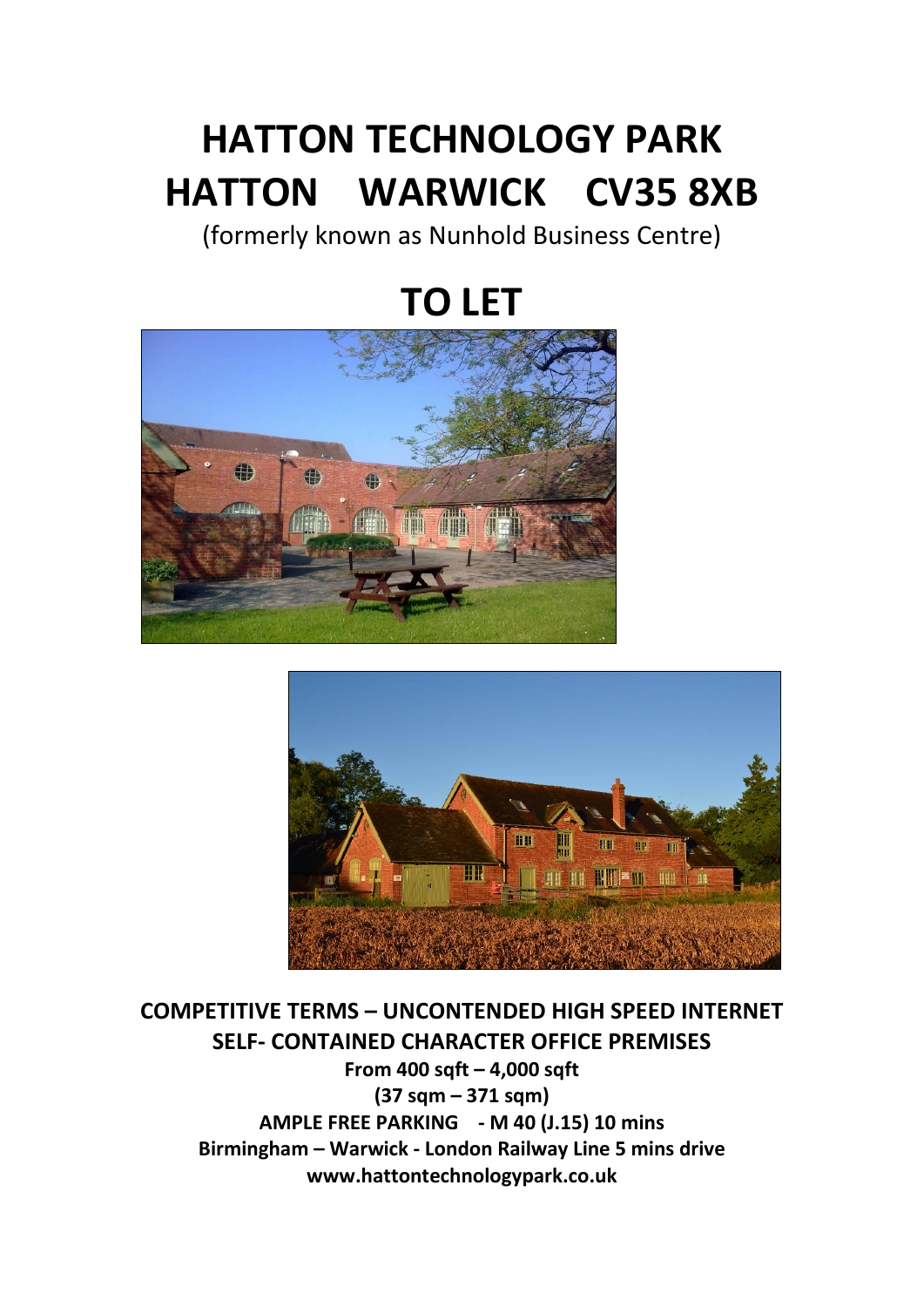#### **Description**

Hatton Technology Park has installed the latest generation of high speed internet to become the first rural Technology Park in the south Midlands to offer this crucial service.

The Technology Park is owned by Johnnie Arkwright whose Ancestor Sir Richard Arkwright made the technological breakthrough with the Spinning Jenny that led to his building the first factory in the world in 1770. It was the start of the Industrial Revolution and the end of cottage industry.

Now Mr Arkwright is reversing the process by using the very latest technology to enable businesses to return to the countryside. He said in an interview with Birmingham Post Business - "The lack of high speed internet access in rural areas is a big national issue. We are making a significant investment and the response from prospective occupiers has been fantastic, it's a real breakthrough".

#### **Location**

Companies like the location as it allows easy access to the Motorway and Railway networks. The M40 (J.15) is within a 10 minute drive, Birmingham is only 15 miles, Birmingham International Airport, 10 miles and the high speed Railway connection at Warwick Parkway (5 mins) Birmingham – London line.

Hatton Technology Park (CV35 8XB) is located off the A.4177 Solihull to Warwick road.

#### **Current Availability**:-

Unit 1 & 2 The Courtyard @ Hatton Technology Park 1700 sqft (157.93 sqm) ground and first floor offices – see first photo front page £22,100 per annum plus VAT

Unit 3 The Courtyard @ Hatton Technology Park 1453 sqft at ground and first floor level – see first photo front page £18,885 per annum plus VAT

#### **Unit 7 @ Hatton Technology Park - NOW LET**

352 sqft ground floor OFFICE/WORKSHOP and 200sqft first floor storage £6,000.00 per annum plus VAT (Unit 7 is left of second photo front page)

#### **Unit 8b/9b @ Hatton Technology Park - NOW LET**

800 sqft second floor offices (two separate offices by own small corridor) £8,500 per annum plus VAT. Two of six suites in this Victorian building.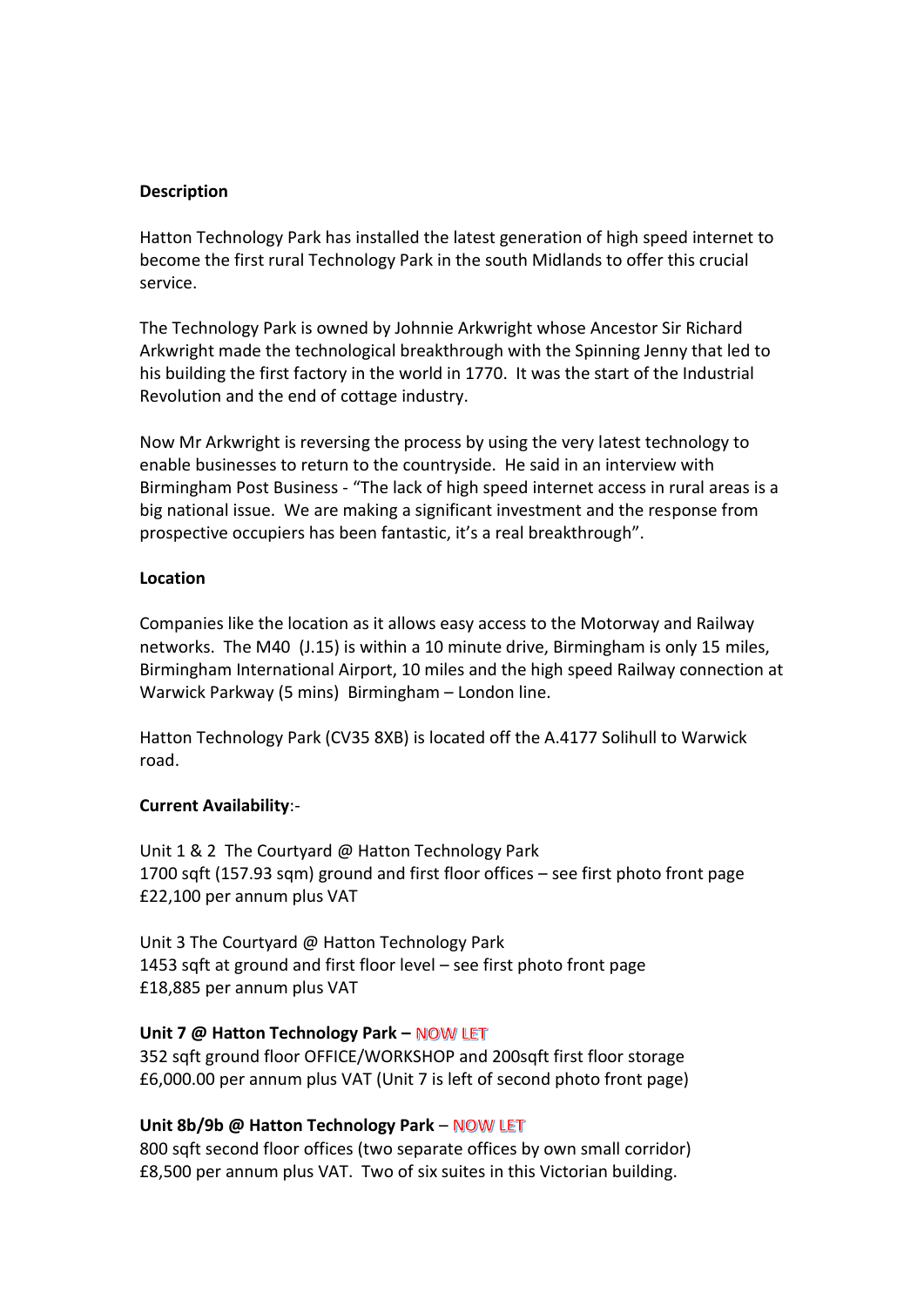#### **Suite 1 Cedar Barn @ Hatton Technology Park**

725 sqft (67.35 sqm) at ground floor level Rent £9,000 per annum plus VAT (below Suite 4)

#### **Suite 4 Cedar Barn @ Hatton Technology Park**

1010 sqft (93.83 sqm) at first floor level. Rent £10,500 per annum plus VAT (adjoins Suite 5)

#### **Suite 5 Cedar Barn @ Hatton Technology Park**

710 sqft (65.95 sqm) first floor open plan Rent: £7,250 per annum plus VAT (adjoins Suite 4)

#### **Rates**:-

The business rates (approx below) are payable to Warwick District Council. You may be eligible for small business relief which will reduce these charges significantly**. Full rates relief could be available if the RV is 12k or under.**

The Rateable Value is not the amount you will pay. The RV is used to calculate your rates bill.

#### **Service Charge**

There is a service charge at Hatton Technology Park covering the cost of building repairs, buildings insurance, maintenance of communal areas, rubbish collection, postal collection, landscaped areas, together with communal lighting, car parks and driveways. The service charge is plus VAT and to the year ending September 2021.

| Unit 1 & 2 | £1800.00 pa  |
|------------|--------------|
| Unit 3     | £2350.00 pa  |
|            |              |
| Suite 1    | £3,480.00 pa |
| Suite 4    | £4,848.00 pa |
| Suite 5    | £3,408.00 pa |

• **The service charge for suites 1 and 4 include electric/air con/heating**

#### **Information**

There will be a flat fee for preparation of the legal Agreements.

The ingoing tenant will be required to pay the equivalent of 3 months rent to be held in as a holding deposit with the rent to be paid quarterly in advance at the commencement of the term.

Mains water and electricity is available. There is no mains gas. High Speed uncontended internet connectivity is available (100 MB bearer speed) with each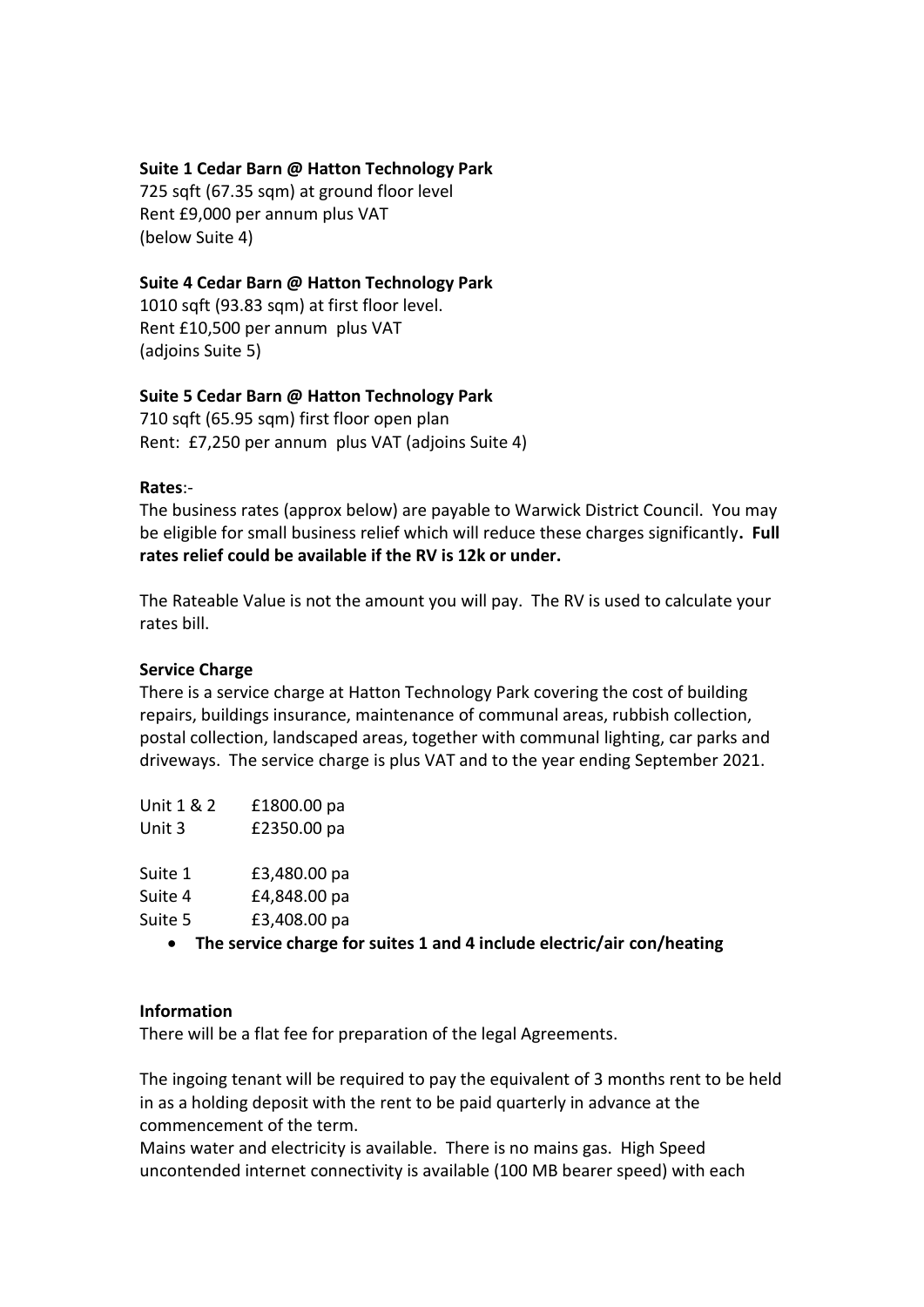tenant choosing from a number of services including managed band-width, telephone solutions and on-line back-up. Further information and costs are available upon request.

VAT is charged on rent and outgoings.

The premises are available to let on new Lease, subject to a minimum term of 3 years.

### **Other Lettings at Hatton Estate**

**Elsewhere on Hatton Estate, we have availability including retail and office premises at Hatton Country World, small storage facilities at Little Nunhold (1 mile from Hatton Technology Park) and light industrial storage (1500 sqft plus) at Ivy House, Hockley Heath (approx 15 minutes drive from Hatton Technology Park).**

**Retail Shops at Hatton Country World** from 300 sqft to 3,000 sqft

**6 & 7 Little Nunhold**. Each approx 200 sqft workshop/storage. Rent: £1,500 pa per unit. NOW LET

**Storage/Warehousing** at Hockley Heath, 2,700 sqft **– LET**

**Viewing**: Please contact Caroline Clifton, Property Manager at Hatton Estate on 01926 844326 (direct dial), 078333 43503 (mobile) or email: cclifton@hattonworld.com

### **HEAD OFFICE: HATTON ESTATE, WARWICK, CV35 7LD Telephone: Switchboard 01926 843411, Direct Dial: 01926 844326 Fax: 01926 842023, email: cclifton@hattonworld.com www.hattontechnologypark.co.uk**

*E-mail:cclifton@hattonworld.com tel: 01926 844326*

*Joint Agents: Wareing & Company 01926 430700, email mark.thompson@wareingandcompany.co.uk Hatton Estate give notice that these particulars do not constitute any part of a contract or offer and are produced in good faith and set out as a general guide only. Hatton Estate does not make or give authority to make or give any representation or warranty whatsoever in relation to this property*.